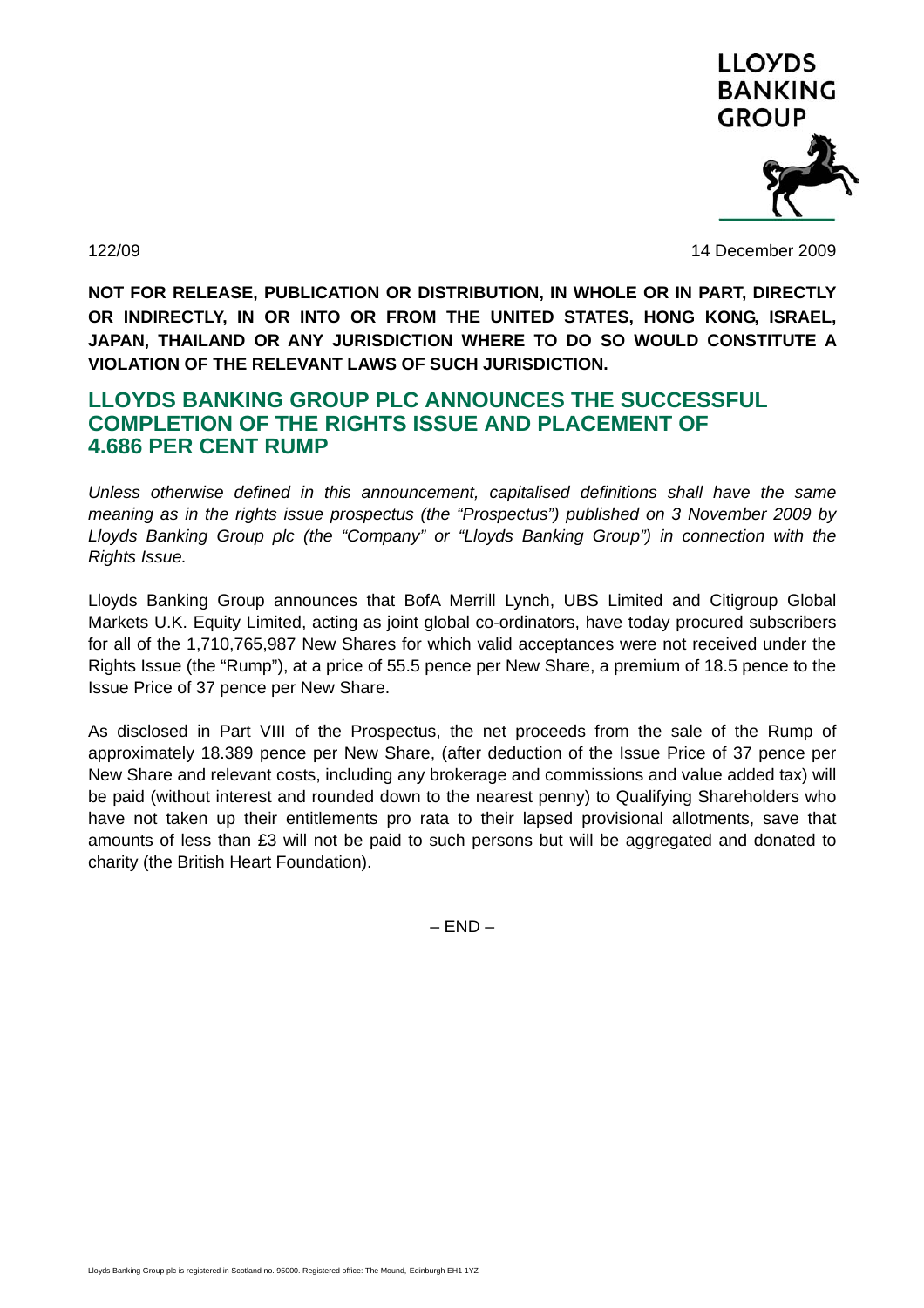| For further information:<br><b>Investor Relations</b><br>Michael Oliver | +44 (0) 20 7356 2167 |
|-------------------------------------------------------------------------|----------------------|
| Director of Investor Relations                                          |                      |
| Email: michael.oliver@Itsb-finance.co.uk                                |                      |
| Douglas Radcliffe                                                       | +44 (0) 20 7356 1571 |
| Senior Manager, Investor Relations                                      |                      |
| Email: douglas.radcliffe@ltsb-finance.co.uk                             |                      |
| <b>Media Relations</b>                                                  |                      |
| Shane O'Riordain                                                        | +44 (0) 20 7356 1849 |
| <b>Group Communications Director</b>                                    |                      |
| Email: shaneo'riordain@lloydsbanking.com                                |                      |
| Ross Keany                                                              | +44 (0) 131 243 7195 |
| Senior Media Relations Manager                                          |                      |
| Email: ross_keany@bankofscotland.co.uk                                  |                      |

This announcement is an advertisement and not a prospectus and investors should not subscribe for or purchase any transferable securities referred to in this announcement except on the basis of the information in the Prospectus and the pricing statement issued by the Company on 24 November 2009 (the "Pricing Statement") in connection with the admission of its ordinary shares to the Official List of the Financial Services Authority and to trading on London Stock Exchange plc's main market for listed securities.

This announcement does not constitute or form a part of any offer or solicitation to purchase or subscribe for securities in the United States. The Nil Paid Rights, Fully Paid Rights and New Shares have not been and will not be registered under the Securities Act or under any securities laws of any state or other jurisdiction of the United States and may not be offered, sold, resold, transferred or delivered, directly or indirectly, within the United States except pursuant to an applicable exemption from the registration requirements of the Securities Act and in compliance with any applicable securities laws of any state or other jurisdiction of the United States. There will be no public offer of the Nil Paid Rights, Fully Paid Rights and New Shares in the United States. Neither the SEC nor any other US federal or state securities commission or regulatory authority has approved or disapproved the Nil Paid Rights, Fully Paid Rights and New Shares or passed an opinion on the adequacy of this announcement, the Prospectus, the Pricing Statement or the Provisional Allotment Letters. Any representation to the contrary is a criminal offence in the United States. Shareholders who are or become affiliates (within the meaning of the Securities Act) of Lloyds Banking Group will be subject to restrictions on the resale of the New Shares in the United States.

The securities mentioned herein and in the Prospectus may not be offered, sold, resold, transferred or delivered, directly or indirectly, in any Restricted Jurisdiction absent registration or an applicable exemption from the registration requirements of the relevant laws of any Restricted Jurisdiction. There will be no public offer of such securities in any Restricted Jurisdiction. This announcement does not constitute an offer to sell, or a solicitation of an offer to subscribe for, the securities being issued in any jurisdiction in which such offer or solicitation is unlawful.

The contents of Lloyds Banking Group's website do not form part of the Prospectus, the Pricing Statement or this announcement.